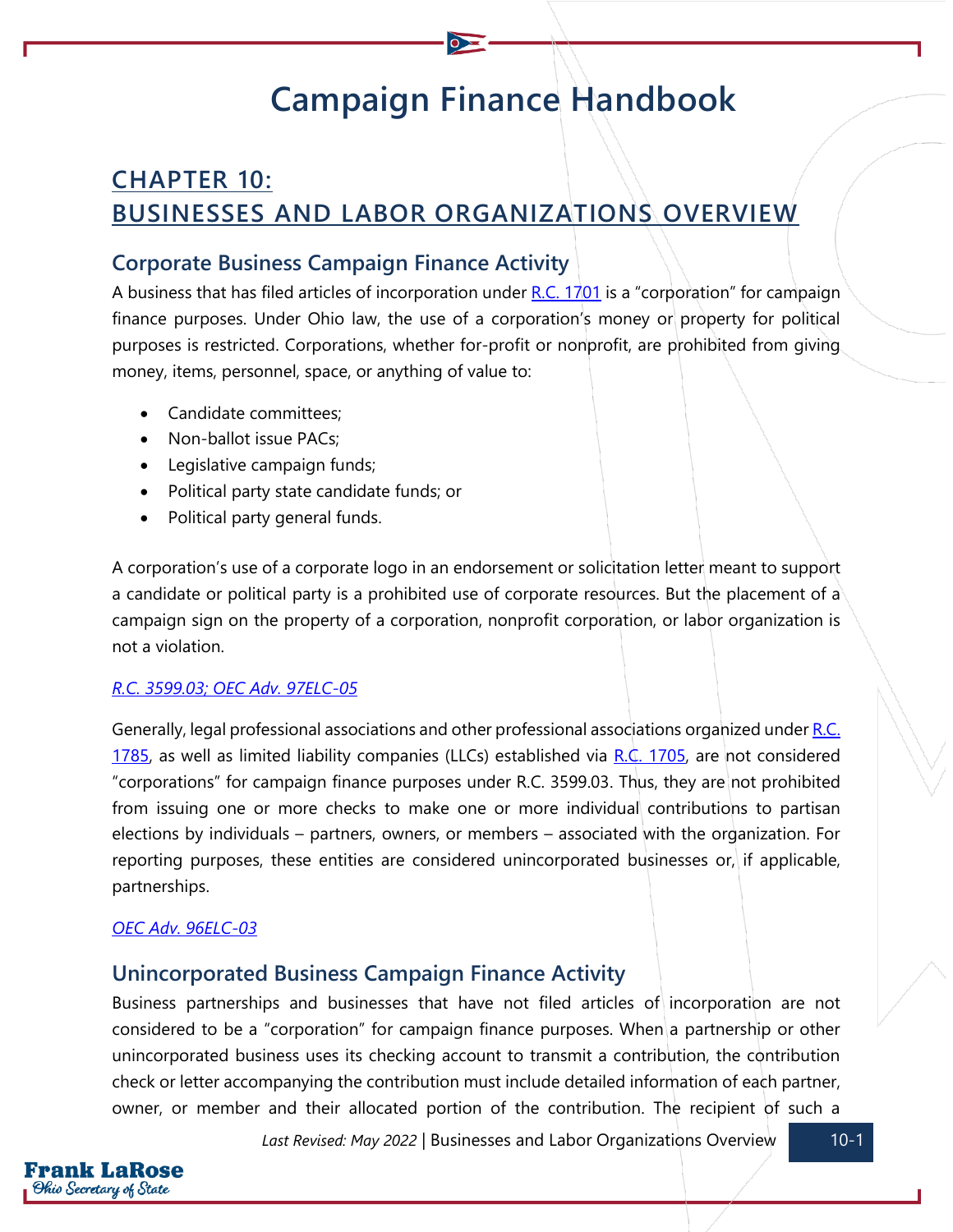contribution must itemize each allocated portion according to the information provided. No contribution from a partnership or other unincorporated business may be accepted, deposited, or used unless the recipient has the allocation information necessary to itemize the contribution by the partners, owners, or members. If no specified attribution is made, the treasurer will attribute the contribution equally among all partners of the partnership or owners of the unincorporated business.

 $\bullet$ 

#### *[R.C. 3599.03;](https://codes.ohio.gov/ohio-revised-code/section-3599.03) [OAC 111:2-4-14;](https://codes.ohio.gov/ohio-administrative-code/rule-111:2-4-14) [OEC Adv. 96ELC-03](https://elc.ohio.gov/wps/portal/gov/elc/opinions-decisions/advisory-opinions/by-year/96-03)*

## **Labor Organization (General Treasury Activity)**

A labor organization may use its money or property, including dues monies, to support or oppose candidates, non-ballot issue PACs, legislative campaign funds, and political parties. Before making expenditures from dues monies, a labor organization must file Form 30-D, Designation of [Treasurer,](https://www.ohiosos.gov/globalassets/candidates/forms/30d.pdf) establishing a political contributing entity (PCE). See [Chapter 8, Political Contributing](https://www.ohiosos.gov/globalassets/candidates/cfguide/chapters/chapter8.pdf)  [Entities,](https://www.ohiosos.gov/globalassets/candidates/cfguide/chapters/chapter8.pdf) for more information.

#### *[R.C. 3517.10](https://codes.ohio.gov/ohio-revised-code/section-3517.10)*

## **Ballot Issue Support**

A corporation or labor organization may use its money or property to support or oppose a proposed or certified ballot issue or question. If the contribution is made as a monetary or in-kind contribution to a ballot issue committee, then the corporation or labor organization must file [Form 30-B-1, Contributions from a Corporation or Labor Organization Supporting or Opposing](https://www.ohiosos.gov/globalassets/candidates/forms/30b1.pdf)  [Ballot Issues,](https://www.ohiosos.gov/globalassets/candidates/forms/30b1.pdf) at the same filing location and by the same filing deadlines that the ballot issue committee must file campaign finance reports. See [Chapter 9, Ballot Issue Committees,](https://www.ohiosos.gov/globalassets/candidates/cfguide/chapters/chapter9.pdf) for more information.

#### *[R.C. 3599.03\(C\)](https://codes.ohio.gov/ohio-revised-code/section-3599.03)*

If the corporation or labor organization uses its money or property to make an independent expenditure to support or oppose any ballot issue, then the organization must file Form 30-B-2, [Independent Expenditures from a Corporation or Labor Organization Supporting or Opposing](https://www.ohiosos.gov/globalassets/candidates/forms/30b2.pdf)  [Ballot Issues.](https://www.ohiosos.gov/globalassets/candidates/forms/30b2.pdf) This form must be filed at the county board of elections for local issues or at the Secretary of State's Office for statewide issues.

#### *[R.C. 3517.105\(C\)\(2\)](https://codes.ohio.gov/ohio-revised-code/section-3517.105)*

F**rank LaRose** Ohio Secretary of State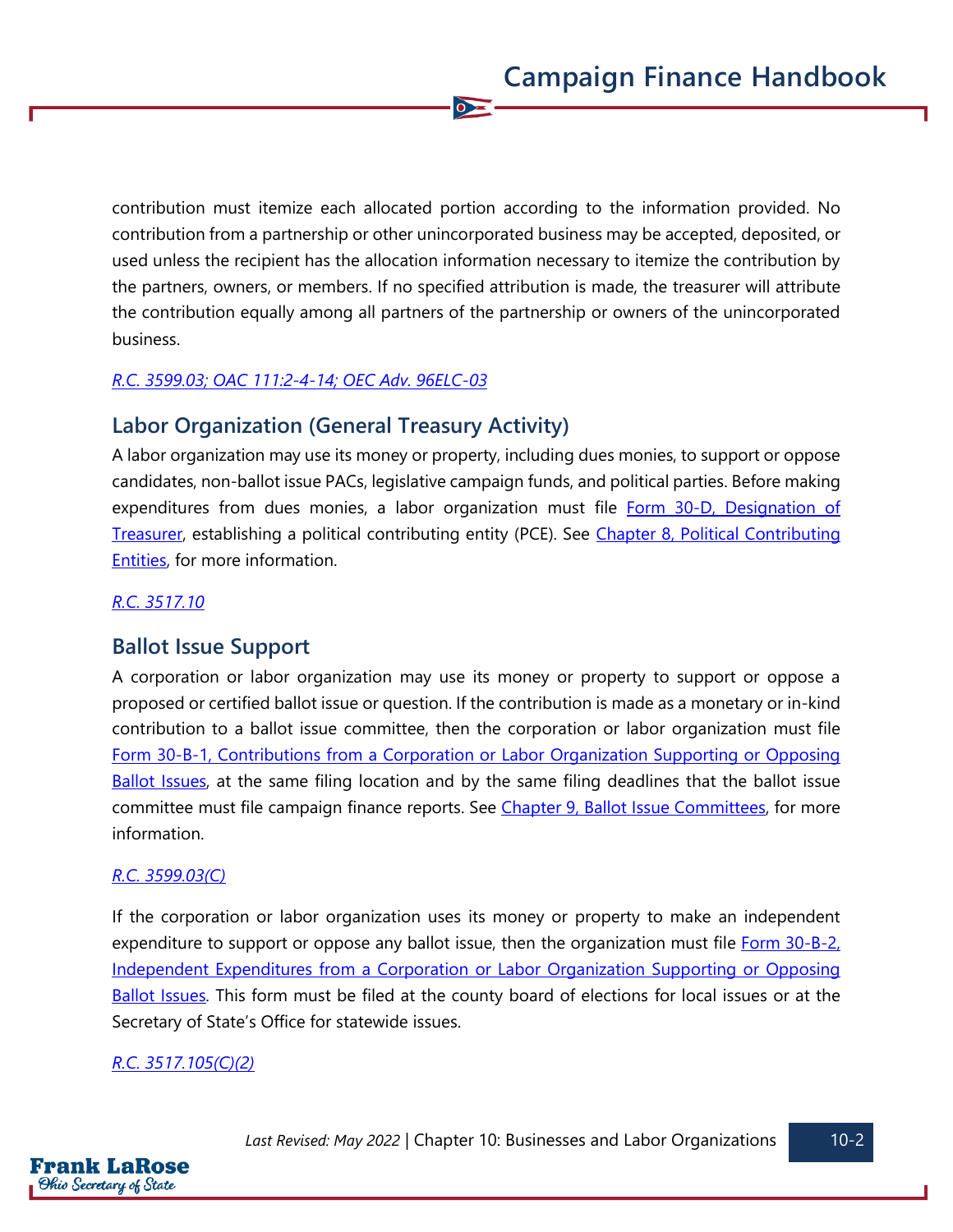## **Non-Partisan Activity**

Corporate and labor organization general treasury funds may be used for programs, such as voter registration drives or debates that do not promote a particular candidate, PAC, or political party.

 $\overline{\bullet}$ 

## **Nonprofit Corporations**

Under campaign finance laws, nonprofit corporations organized under [R.C. 1702](https://codes.ohio.gov/ohio-revised-code/chapter-1702) have the same campaign finance restrictions as for-profit corporations.

In addition, nonprofit corporations that communicate information in support of, or in opposition to, a political party or candidate for election are subject to the same reporting requirements as for-profit corporations and labor organizations.

#### *[R.C. 3599.03\(G\)](https://codes.ohio.gov/ohio-revised-code/section-3599.03)*

Use of a nonprofit corporation's money or property for political purposes may or may not impact the tax-exempt status of the nonprofit corporation. Questions related to a nonprofit corporation's permitted or prohibited political activities based on the tax-exempt status of the corporation should be directed to the Internal Revenue Service.

Internal Revenue Service 800.829.1040 [IRS.gov](https://www.irs.gov/)

## **Payroll Deduction Plans**

Employers, including corporations (for-profit and nonprofit), partnerships, limited liability companies, and labor organizations, may make deductions for political use from the wages or salaries of employees who sign authorizations for such deductions. This authorization must be signed separately from an application for membership in, or authorization of payment of dues to, any organization. Employees must specify in writing how their money is to be spent (e.g. to a PAC or PCE). The actual cost of deducting and forwarding contributions may be paid by the employer or may be deducted from the employee's contribution. All decisions on who receives contributions must be made by the employee.

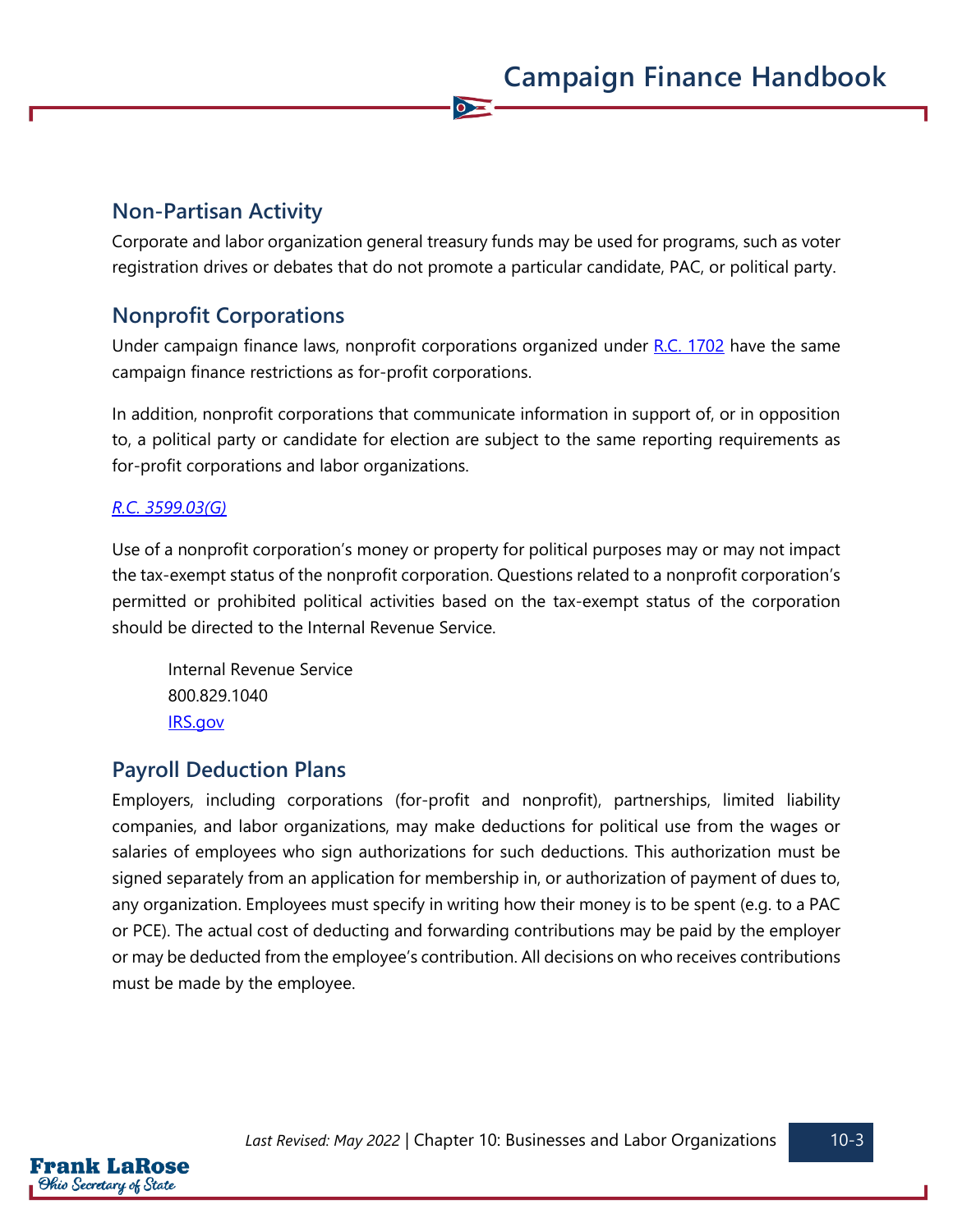Employers may open separate accounts in the name of the employee where the money may be kept until the employee designates a recipient. All checks forwarded to recipients should provide the employee contributor's name, address, and amount contributed. Earned interest cannot be distributed in a manner other than by the employee's choice or a ratio based on the employee's choice. Recipients of donations aggregating \$25 or less in a calendar year from individuals contributing via this method need not itemize the contributor information.

 $\bullet$ 

#### *[R.C. 3517.10,](https://codes.ohio.gov/ohio-revised-code/section-3517.10) [3599.031;](https://codes.ohio.gov/ohio-revised-code/section-3599.031) [OAC 111:2-4-12](https://codes.ohio.gov/ohio-administrative-code/rule-111:2-4-12)*

## **Sponsoring a PAC**

A corporation (for-profit or nonprofit) or labor organization may sponsor a PAC. Sponsorship is stated on the PAC's Designation of Treasurer. Sponsorship permits the corporation or labor organization to pay certain establishment, administrative, and solicitation expenses on behalf of the sponsored PAC. Examples of these expenses include attorney fees and computer, copying, and bookkeeping costs.

The corporation or labor organization may also pay certain costs related to the solicitation of contributions for the sponsored PAC. These expenses must be paid directly by the corporation or labor organization or be paid into a separate administrative account set up by the PAC. The sponsor may not reimburse the PAC for these expenses. The sponsored PAC must report these expenses on [Form 31-I, Establishment, Administrative and Solicitation Expenses.](https://www.ohiosos.gov/globalassets/candidates/forms/31i.pdf) Corporate expenditures made to benefit Ohio state or local candidates or political parties are not considered establishment, administrative, or solicitation expenses. See [Chapter 7, Political Action Committees,](https://www.ohiosos.gov/globalassets/candidates/cfguide/chapters/chapter7.pdf) for more information.

#### *[R.C. 3517.082;](https://codes.ohio.gov/ohio-revised-code/section-3517.082) [OAC 111:2-3-01](https://codes.ohio.gov/ohio-administrative-code/rule-111:2-3-01) to [111:2-3-07](https://codes.ohio.gov/ohio-administrative-code/rule-111:2-3-07)*

When a PAC is sponsored by a corporation or labor organization, the name of the sponsor must be in the name of the PAC.

#### *[OAC 111:2-1-04](https://codes.ohio.gov/ohio-administrative-code/rule-111:2-1-04)*

## **POLITICAL PARTY SUPPORT**

#### **Building Fund**

Frank LaRose **Ohio Secretary of State** 

Political parties may set up a separate account called a building fund and may accept direct corporate gifts for this purpose. A corporation or labor organization may use general treasury

*Last Revised: May 2022* | Chapter 10: Businesses and Labor Organizations 10-4